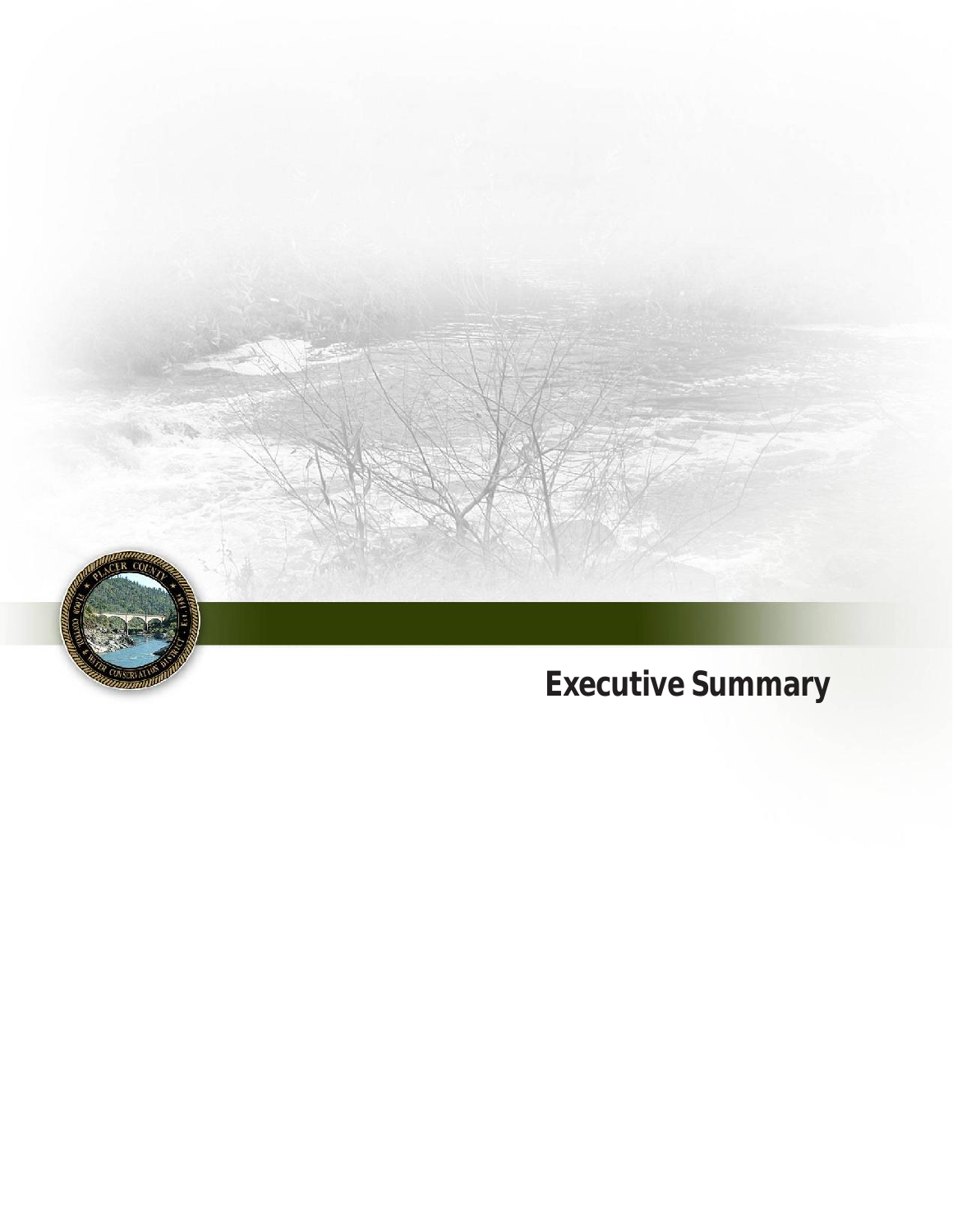# **EXECUTIVE SUMMARY**

### **ES-1 PURPOSE**

 The primary purposes of this Update to the Dry Creek Watershed Flood Control Plan (Plan Update), prepared for the Placer County Flood Control and Water Conservation District (District), are to update the hydrologic analysis of the watershed, provide recommendations for feasible means to reduce future flood damages, identify possible means to mitigate development impacts on flooding, and recommend an updated funding plan. The 1992 Dry Creek Watershed Flood Control Plan (1992 Plan) recommended structural and non-structural measures to correct existing deficiencies and mitigate for impacts of future development. Some of the recommendations have been implemented while many have not due to environmental and/or economic constraints. This Plan Update evaluates the hydrology of the watershed and provides recommendations to correct existing deficiencies and mitigate impacts of future measures that will be both feasible and effective. development using an overall watershed approach with the objective of identifying

### **ES-2 BACKGROUND**

 The Dry Creek watershed covers an area of 101 square miles in Placer and Sacramento Counties. The majority of the watershed (82 percent) is contained within the limits of Placer County. Some of the Sacramento County area drains through Placer County before draining back into Sacramento County. The Cities of Rocklin and Roseville and the Town of Loomis are wholly or partially contained within the watershed. Other unincorporated communities in the watershed include Granite Bay, Penryn, Newcastle, Orangevale, and Rio Linda. A vicinity map of the watershed is provided on Plate 1 and a watershed overview is provided on Plate 2.

 The purpose of the 1992 Plan was to provide the District and other governmental necessary to manage the storm waters within the Dry Creek watershed. The 1992 Plan was intended to provide an approach for meeting existing and future flood control needs in the watershed. In addition, the 1992 Plan recommended structural and non-structural measures to correct existing deficiencies and mitigate for impacts of future development within the watershed. The 1992 Plan was formally adopted by the District Board in June agencies (in both Placer and Sacramento Counties) with the information and policies 1995.

 The 1992 Plan focused on the ability of on-channel regional detention basins to mitigate Vernon Street in Roseville, seven detention basin sites were selected for inclusion in the 1992 Plan. These sites could have provided peak 100-year flood flow reduction of nearly 4,000 cubic feet per second (cfs) at Vernon Street. However, none of the on- channel regional detention basins included in the 1992 Plan have been, nor are currently expected to be, implemented due to environment and permitting constraints. both existing flooding problems and the increase in flood flows due to upstream development. Based on costs and corresponding flood flow reduction efficiency at

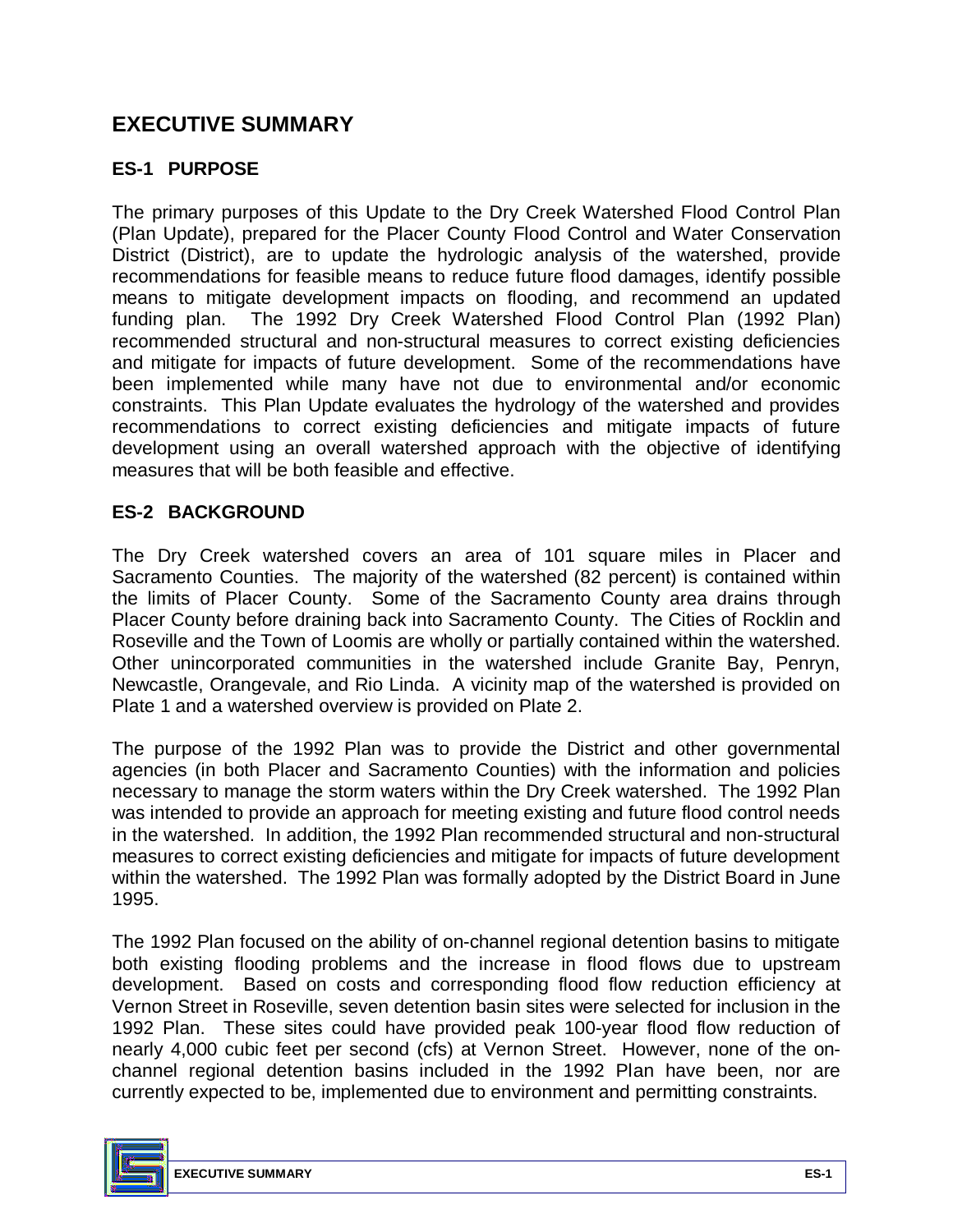## **ES-3 CURRENT CONDITIONS**

 From a hydrologic standpoint, imperviousness of a watershed, which is directly linked to land use, is the single most important factor used in determining stormwater runoff rates and volumes. Establishing current runoff quantities is a required step in the preparation of this Plan Update. The 1992 Plan evaluated existing conditions based on 1989 land use and future conditions based on General Plan build-out data available at the time it was prepared. This Plan Update uses available aerial imagery and information about surfaces. This estimate forms the basis for a hydrologic evaluation of impacts that have occurred since the 1992 Plan was implemented, and what impacts may be associated with development from the current conditions moving forward to build-out based on current General Plans. It is estimated that 43 percent of the impervious area expected to be added to the portion of the watershed within, and upstream from, Placer County development to estimate how much of the watershed was covered with impervious from 1992 to build-out had already occurred through 2007.

 Though there has been significant progress towards reducing flood risks in the Dry Creek watershed through the implementation of local improvement projects including outs, there are still numerous flood hazard areas and roadway stream crossings that do not have adequate capacity. One regional flood control project, Miners Ravine Off- Channel Detention Basin, was completed in 2007. The Miners Ravine project does provide some peak discharge reductions, but these reductions generally just provide partial mitigation for development that has already occurred. Since the 1992 Plan, flood damages occurred in January 1995, January 1997, February 1998 and December 2005. damages occurred in January 1995, January 1997, February 1998 and December 2005.<br>Other than some local bridge improvements, no flood hazard reduction projects are applied for grant funding for use on a project on Antelope Creek that is recommended in bridge replacements, flow bypasses, building elevation projects and residential buycurrently planned, although the City of Rocklin is in the process of investigating the feasibility of a flood damage reduction project along Sucker Ravine and the District has this Plan Update.

### **ES-4 HYDROLOGY**

 A major component of this Plan Update is a new hydrologic modeling system that the watershed. With this new modeling system, it is possible to quantify project impacts the 1992 Plan was prepared. The new modeling system has been calibrated to reproduce measured stream flows based on rainfall gage records, thereby establishing the validity of the models. The District's Stormwater Management Manual provides procedures for applying design storm rainfall. These procedures were followed in the Plan Update, but do not match the rainfall and rainfall to runoff transformation process consistent with results from the 1992 Plan. The Plan Update provides a new 1992 baseline model that is consistent with the other models used in the Plan Update so that valid comparisons between 1992 and future conditions can be made. A series of provides the tools necessary to evaluate the dynamics of stream flow routing throughout and benefits that could not be evaluated with the technologies available at the time that used in the 1992 Plan. Therefore, results based on the new modeling system are not

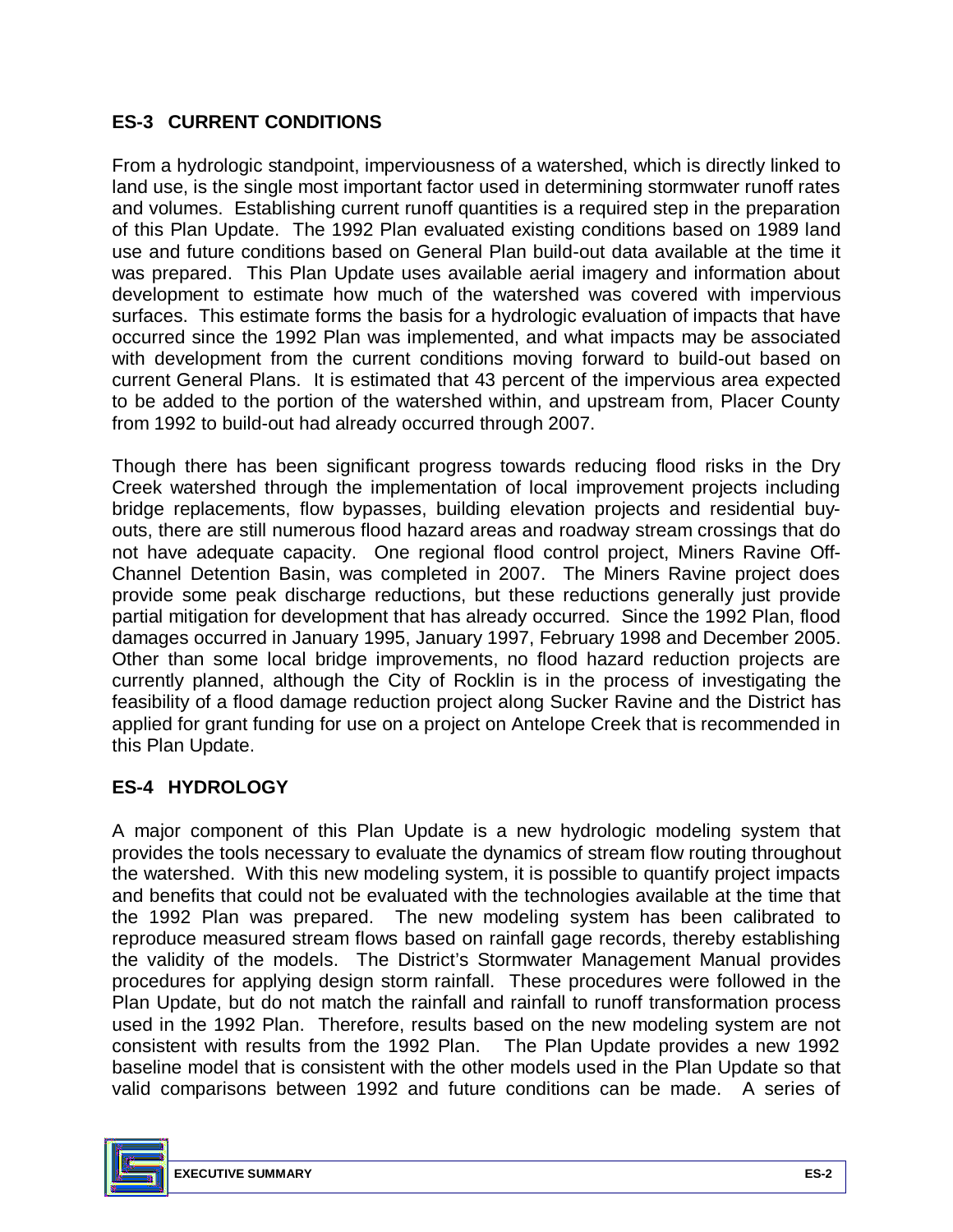models were developed to determine impacts from 1992 through 2010 and expected impacts that expected due to development from 2010 conditions through general plan development with an assumed amount of Low Impact Development (LID) benefit because firm LID requirements have not yet been established, and for build-out with LID and identified potential projects. Tables ES-1 and ES-2 summarize peak flows and impacts in cubic feet per second (cfs) at Vernon Street for key scenarios for the 100- year storm event. Vernon Street is used as the primary reference location, consistent with the 1992 Plan. build-out. Build-out scenarios were computed for unmitigated development,

| <b>Description</b>                  | <b>Scenario</b> | Discharge (cfs) |
|-------------------------------------|-----------------|-----------------|
| 1992 Baseline                       |                 | 12,635          |
| 2010 Current Conditions             |                 | 12,908          |
| Future Impacts w/o Mitigation       |                 | 13,535          |
| Build-out with LID                  |                 | 13,361          |
| Build-out with LID and All Projects |                 | 12.276          |

Table ES-1: Peak Flows (cfs) at Vernon Street

Table ES-2: Impacts (cfs) at Vernon Street

| <b>Description</b>            | <b>Scenarios</b> | Difference (cfs) |          |
|-------------------------------|------------------|------------------|----------|
| Impacts to Date               |                  |                  | 273      |
| Future Impacts w/o Mitigation |                  |                  | 62.      |
| <b>Total Impacts</b>          |                  |                  | 900      |
| <b>LID Benefit</b>            |                  |                  | -174     |
| Project Benefits (all)        |                  |                  | $-1,085$ |

 Flow rate impact and mitigation values contain a degree of uncertainty, and there is flexibility in what potential mitigation measures will ultimately be implemented. The amount of LID benefit that is ultimately realized depends on criteria that have yet to be established and the effectiveness of the measures as actually installed and maintained.

### **ES-5 RECOMMENDATIONS**

 To manage the risks and reduce potential hazards associated with existing local and regional flooding deficiencies, the Plan Update provides the following recommendations:

- 1. Implement the two phases of the Antelope Creek at Atlantic Street project and ALERT system upgrades to mitigate for development impacts as funding becomes available.
- 2. Pursue other regional flood flow reduction projects with consideration for additional multi-objective components along with stream corridor if and when opportunities for funding develop.
- 3. Implement bridge and culvert improvements in a manner that does not exacerbate flooding at other locations in the watershed. Stream crossing modifications may provide opportunities for additional projects that could improve the flood control benefit of the existing floodplain.

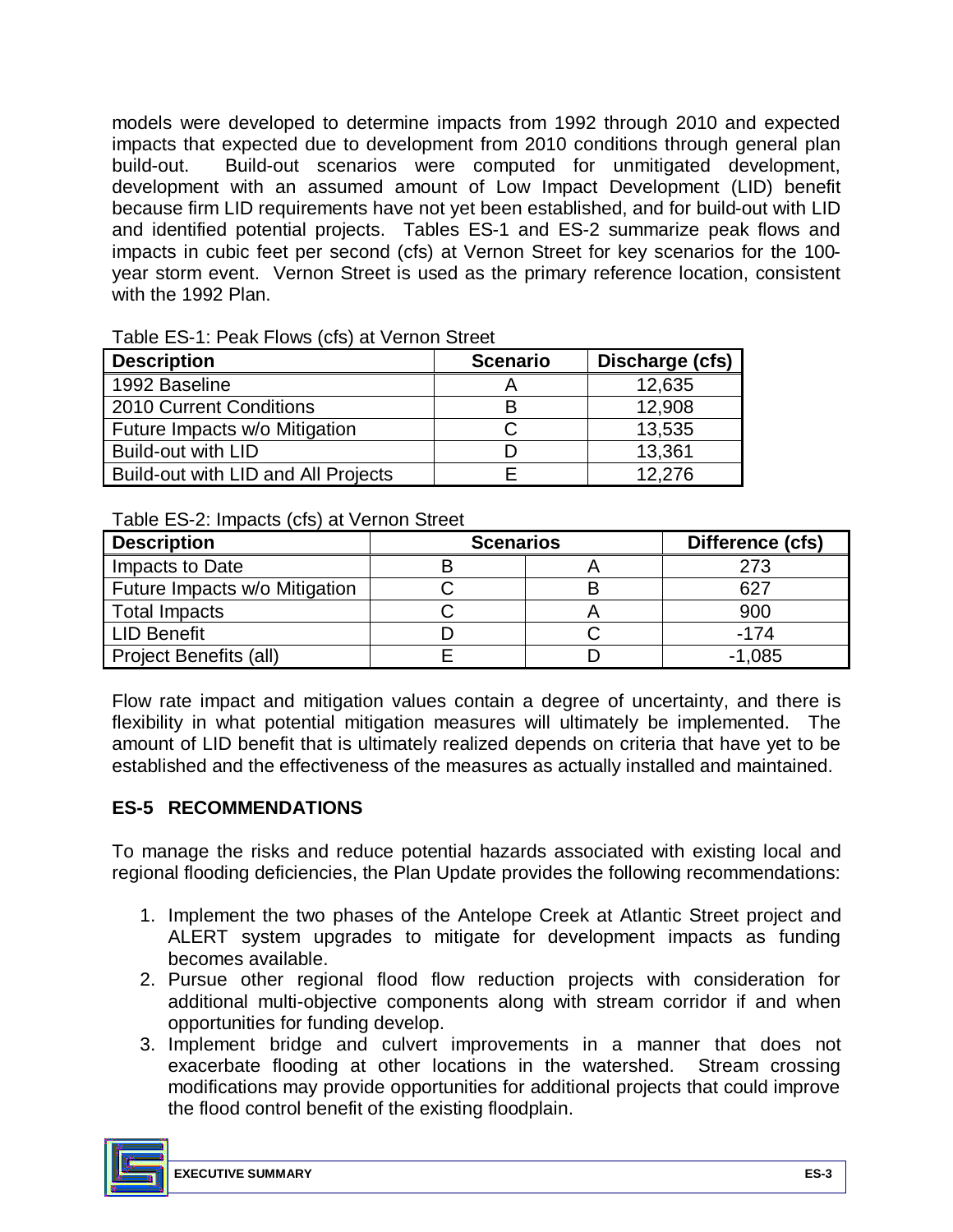- 4. Support building elevation and floodplain property buy-outs as these programs are expected to be the most effective means available to reduce future flood damage to existing structures.
- 5. Require onsite (local) detention where mitigation is necessary due to local flood impact considerations.
- 6. Incorporate LID measures into future development design that promotes infiltration.

 Five potential flood flow reduction projects are identified in the Plan Update. The two most effective of these projects include weirs that span the stream channels to limit the impacts of the proposed projects on typical flows in the streams while increasing floodplain storage during major floods. The goal of all of the projects is to modify flood flow timing to reduce peak downstream discharges at key locations.

 Table ES-3 summarizes the planning level cost estimates for the five projects and each design storm that generates the 100-year discharge at Vernon Street. The expected reduction benefit of all five projects together are listed. The combination of all of the projects would result in a slightly greater benefit than the sum of the individual projects due to flow timing. Evaluations based on other design storms (other storm centerings) could indicate greater or lesser benefits. Information about potential project benefits project's reduction in peak discharge at Vernon Street in Roseville based on the single flow reduction benefit of each project taken individually and the expected net flow based on other design storms is presented in the report and its appendices.

| <b>Description</b>                            |    | Cost      | <b>Flow Reduction</b><br>(cfs) | <b>Cost/Benefit</b><br>(cfs flow reduction) |
|-----------------------------------------------|----|-----------|--------------------------------|---------------------------------------------|
| Antelope Creek at Atlantic Street             |    | 3,367,000 | 825                            | \$4,000/cfs                                 |
| Secret Ravine at Sierra College Boulevard     |    | 3,234,000 | 175                            | \$18,000/cfs                                |
| Linda Creek at Old Auburn Road                | \$ | 932,000   | 28                             | \$33,000/cfs                                |
| Linda Creek at Wedgewood Drive                | S  | 1,019,000 | 13                             | \$78,000/cfs                                |
| Linda Creek near Auburn-Folsom Road           |    | 1,008,000 | 12                             | \$84,000/cfs                                |
| Total Cost and Net Flow Reduction @<br>Vernon |    | 9,560,000 | 1085                           |                                             |

Table ES-3: Potential Mitigation Measures Identified by the Plan Update

 The District and City of Roseville have a flood warning ALERT System that monitors numerous precipitation and stream gages and provides a good source of advance flood warning information. Enhancing the flood warning system with flood forecasting software based on rainfall predictions and the modeling system developed for this Plan Update is recommended. The Plan Update recommends \$234,000 in upgrades to the ALERT system including new gages and enhanced flood forecasting capabilities.

 Three options for the basis of a funding plan are provided with each consecutive option providing a slightly higher amount of peak flow mitigation at Vernon Street. Each option can be reasonably justified and the District can select which option they determine is most appropriate.